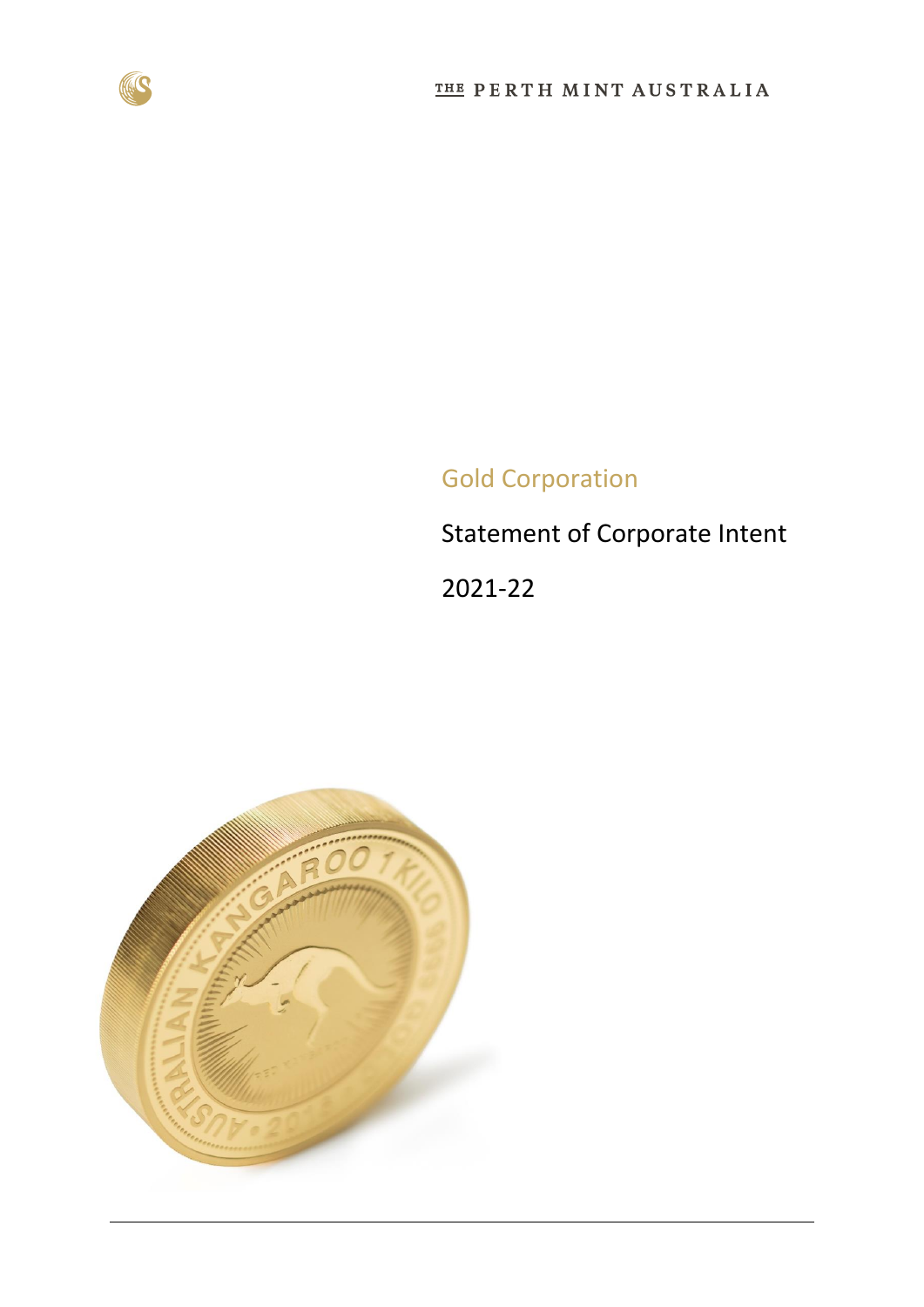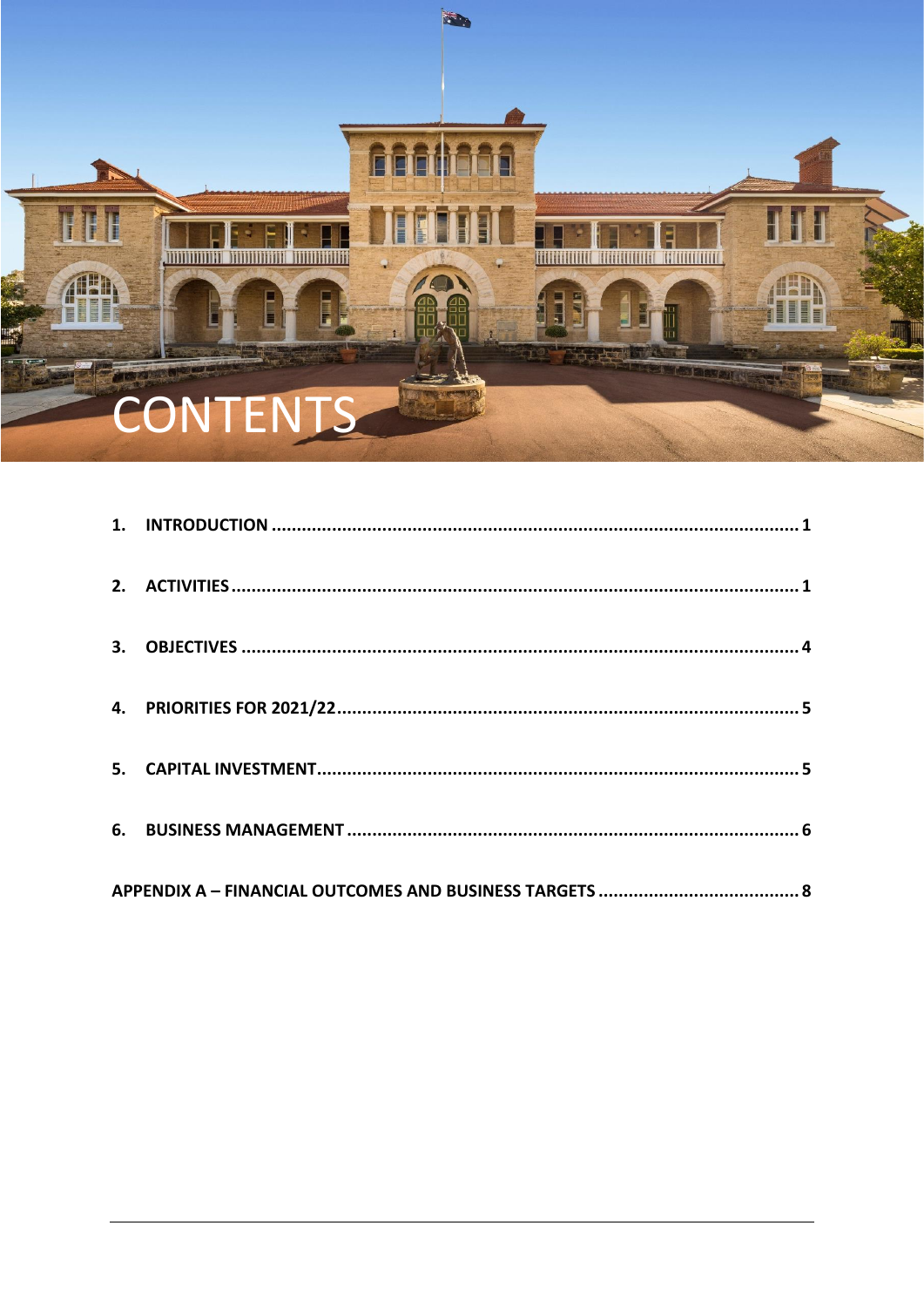# <span id="page-2-0"></span>**1. INTRODUCTION**

The state of the global economy impacts on Gold Corporation ('the Corporation'), through the international supply and demand for precious metals. As gold is a safe haven asset, demand for many of the Corporation's products and services tends to be inversely correlated with worldwide economic sentiment.

Demand for the Corporation's products and services had therefore, in recent years, generally been negatively affected by the strong performance of major equity, property and bond markets throughout OECD nations. This was particularly evident in the US where the main equity markets had set record highs, even amid mounting geopolitical tensions.

However, the global impact of COVID-19, which started in early 2020, gave rise to unusually volatile trading conditions. This, in turn, heightened demand for precious metal products. While it is impossible to know when conditions will begin to normalise, historically precious metal markets reverse strongly when global equities rebound after periods of significant instability. Such conditions result in poorer financial outcomes for the Corporation. The budget for 2021- 22 has therefore been prepared on the assumption that overall market conditions will have normalised prior to the beginning of the period or will normalise early in the period as the vaccines are rolled out, restrictions globally begin to ease and sentiment improves.

The Corporation also notes that it is a for-profit entity operating in a competitive environment. This document has been prepared accordingly, with the scope being restricted to ensure any commercially sensitive information is not made publicly available.

# <span id="page-2-1"></span>**2. ACTIVITIES**

The Corporation, trading as The Perth Mint, is a unique vertically integrated precious metals business employing more than 500 West Australians. It refines newly mined as well as secondary gold and silver. From that it produces a wide range of value-added bullion and numismatic products. Additionally, safe storage facilities for bullion are marketed to investors from around the world. The Corporation is Australia's sole accredited gold and silver refiner and the only official producer of the Australian legal tender bullion coin series. It is licensed to produce Australian legal tender numismatic coins, also referred to as collector and commemorative coins. It also produces such coins on behalf of other issuing authorities. Approximately 90% of the Corporation's revenue is generated from exports and it is currently Western Australia's third largest exporter.

The Corporation has consistently played a vital role in Western Australia's precious metal industry since opening as The Perth Mint in 1899. By forging relationships spanning the entire spectrum of the precious metal value chain, from miners to the delivery of physical products and investment solutions across global markets, the Corporation is uniquely positioned to promote, and facilitate continued excellence in, Western Australia's precious metal industry.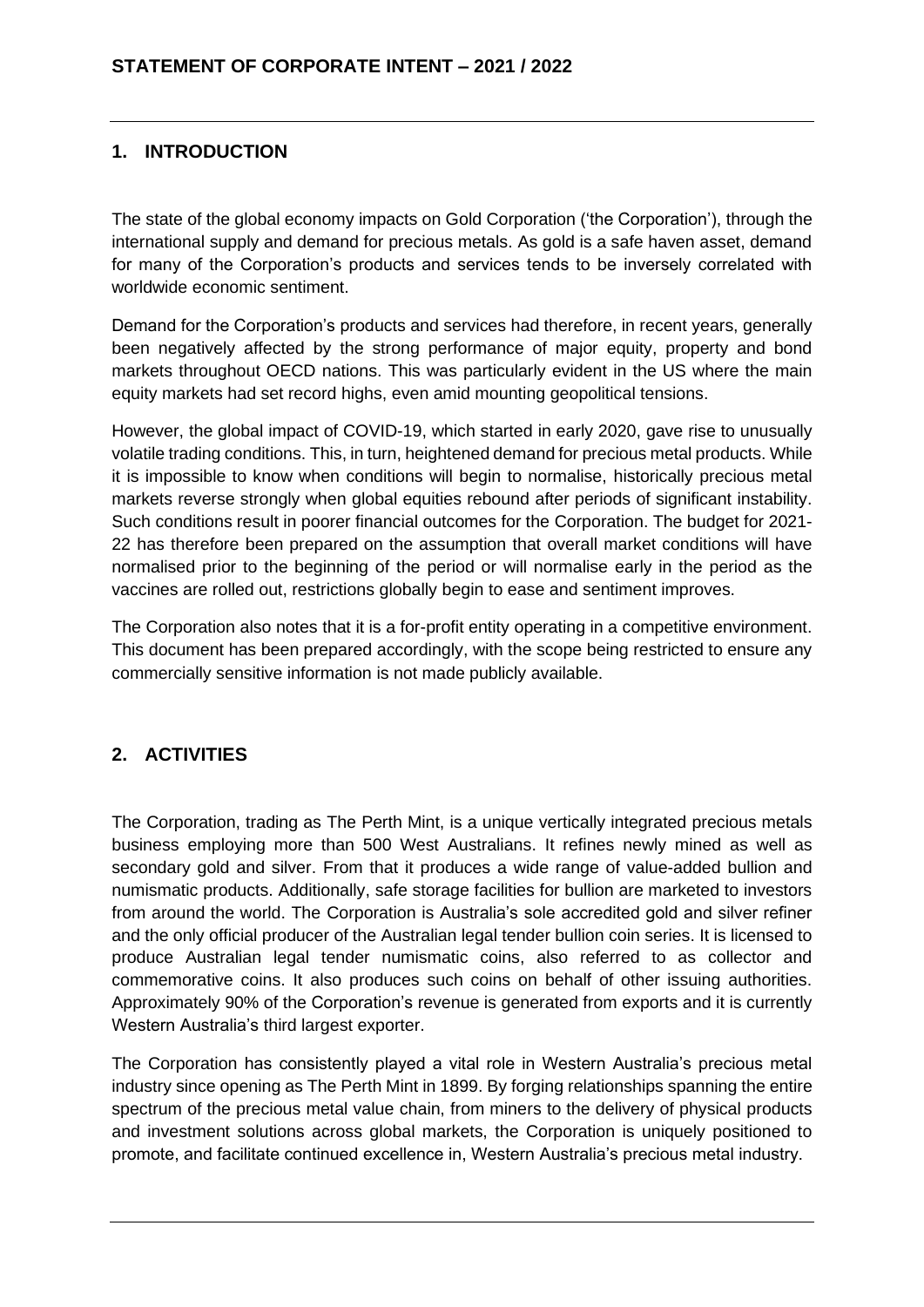The Corporation has four wholly owned subsidiaries: Western Australian Mint, GoldCorp Australia, AGR Management Services Pty Ltd and W.A. Mint Pty Ltd. Its integrated business model operates across all four in such a way that it is impossible to give meaningful financial figures for each of the subsidiaries, with the operations reporting on a consolidated basis.

Aspects of the business are outlined below.

## **Precious Metal Refining**

The Refinery, located near Perth Airport, processes the vast majority of Australia's gold doré production, as well as some gold produced in surrounding countries. It also refines significant amounts of silver.

Gold mines produce most of their gold in the form of doré – gold alloyed with silver and base metals. After the doré arrives at the Refinery it is weighed, melted and assayed. After these processes have been completed, the producer's bullion account is credited with the precious metal ounces or payment is made in cash. It takes the Refinery about 10 days to process the gold and silver. After that it is ready to be used elsewhere in the organisation or be sold to customers around the world as bullion (in bars and other forms). Failing either of these options, the gold is shipped to the bullion market in London as London Good Delivery bars.

### **Coins and Other Minted Products**

Some of the gold and silver is turned into coin blanks, either for sale to other mints around the world or for use in the Corporation's own products. The latter include:

#### *Bullion Coins*

The Corporation operates one of a handful of mints worldwide which produces bullion coins and is the sole official issuer of Australia's bullion coin program. The program consists of the gold and silver Kangaroo, the silver Kookaburra and Koala, and the Lunar gold and silver coins. The purpose of bullion coins is to make available to the public and institutions a convenient way of acquiring precious metals in a form that can be trusted, is difficult to forge, is easily recognisable and is readily tradable.

#### *Numismatic Coins*

These are also sometimes referred to as modern numismatic coins, commemorative coins or collector coins. The Corporation operates one of two mints issuing Australian legal tender numismatic coins and it also issues coins which are legal tender of other countries. The Australian numismatic coins celebrate Australian culture, places, history, nature and events, and they promote Australia around the world.

#### *Minted Bars*

These are popular in some markets around the world and are minted in the same way as coins. Bearing the mark of a known mint or refiner and packed in tamper proof packaging, they are another way in which precious metals can be acquired conveniently.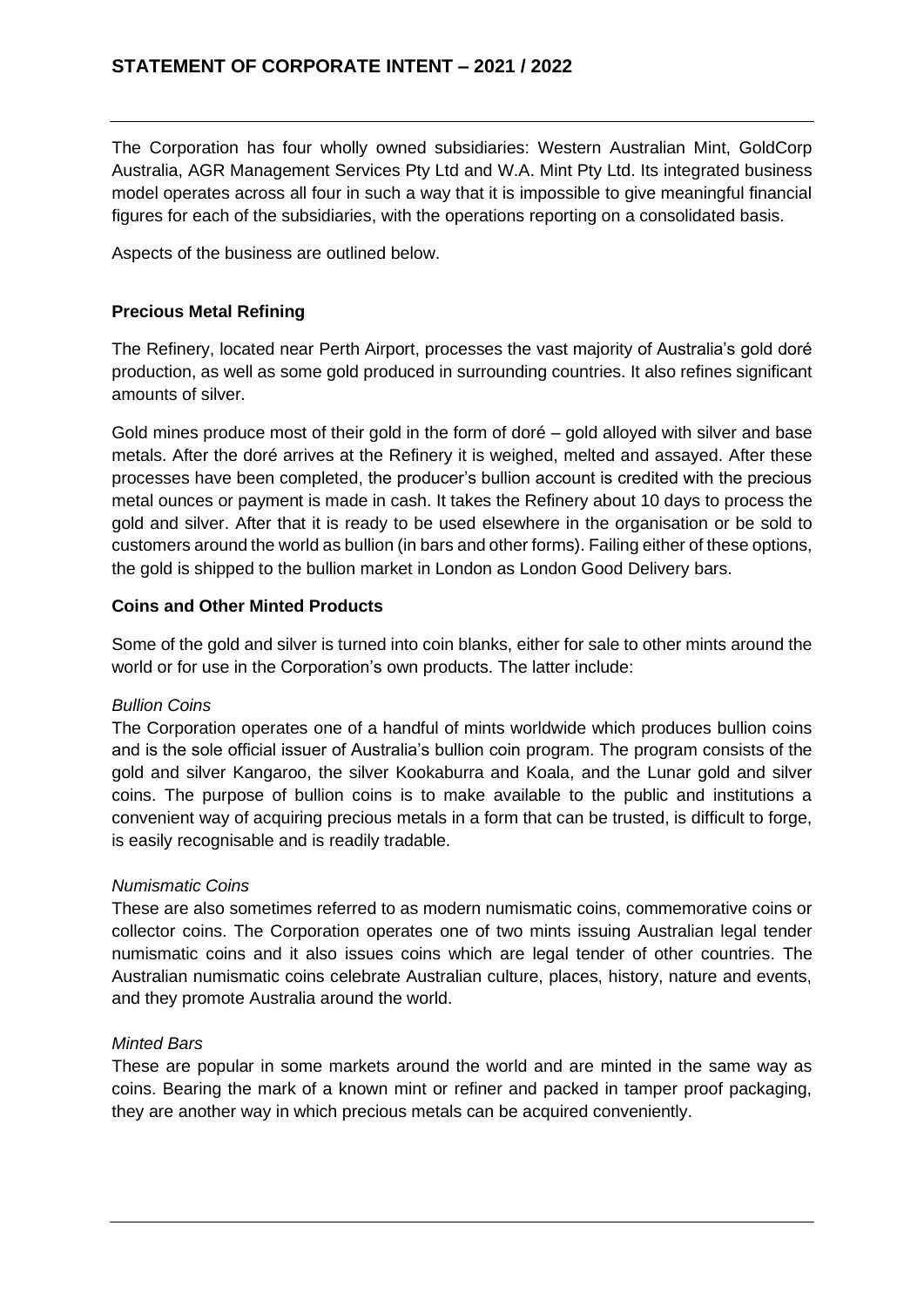#### **Depository – The Safe Storage of Precious Metals**

The Depository allows customers to own precious metals with the following advantages:

- They do not have to deal with the issues associated with taking physical possession of the metal, such as transport, physical security or insurance.
- The metal can be liquidated (sold for cash) readily and the cash remitted to the customer's nominated bank account. The customer does not have to transport the metal anywhere and can give the instruction (in an approved safe manner) to sell from anywhere in the world.

Customers wishing to invest in precious metals in the Depository have access to the following types of products:

#### *Unallocated Metal*

The Corporation has a liability denominated in fine ounces to the customer. It provides assurance to these customers and ensures that at all times it holds sufficient metal inventory to back all such liabilities. The Corporation's precious metal holdings are held in various locations: the Mint, the Refinery, approved vaults or with bullion banks in London. The unallocated customer metal holdings are used to fund the precious metal inventory needs of the Corporation. The Corporation's London metal holdings are maintained for liquidity and transactional purposes. The advantage to customers of unallocated over allocated products is that they pay no storage fees.

#### *Allocated Metal*

Specific precious metal items (coins or bars) are kept for customers in the vaults. The metal is not used by the Corporation and there is a storage charge for the service.

#### *Pool Allocated Metal*

Customers own a share in a stock of bullion bars kept in vaults. The Corporation does not use the metal and a storage charge (lower than for allocated metal) is payable.

The ways in which customers have access to these products are:

*Perth Mint Certificate Program*

Generally for investors with smaller holdings.

#### *Perth Mint Depository Services*

Generally for investors wishing to invest larger amounts.

#### *Perth Mint Depository Online*

The Depository Online platform allows registered users to buy and sell precious metals through an easy to use and secure online trading platform.

#### *Perth Mint Gold*

This is a security listed on the Australian Securities Exchange (ASX: PMGOLD).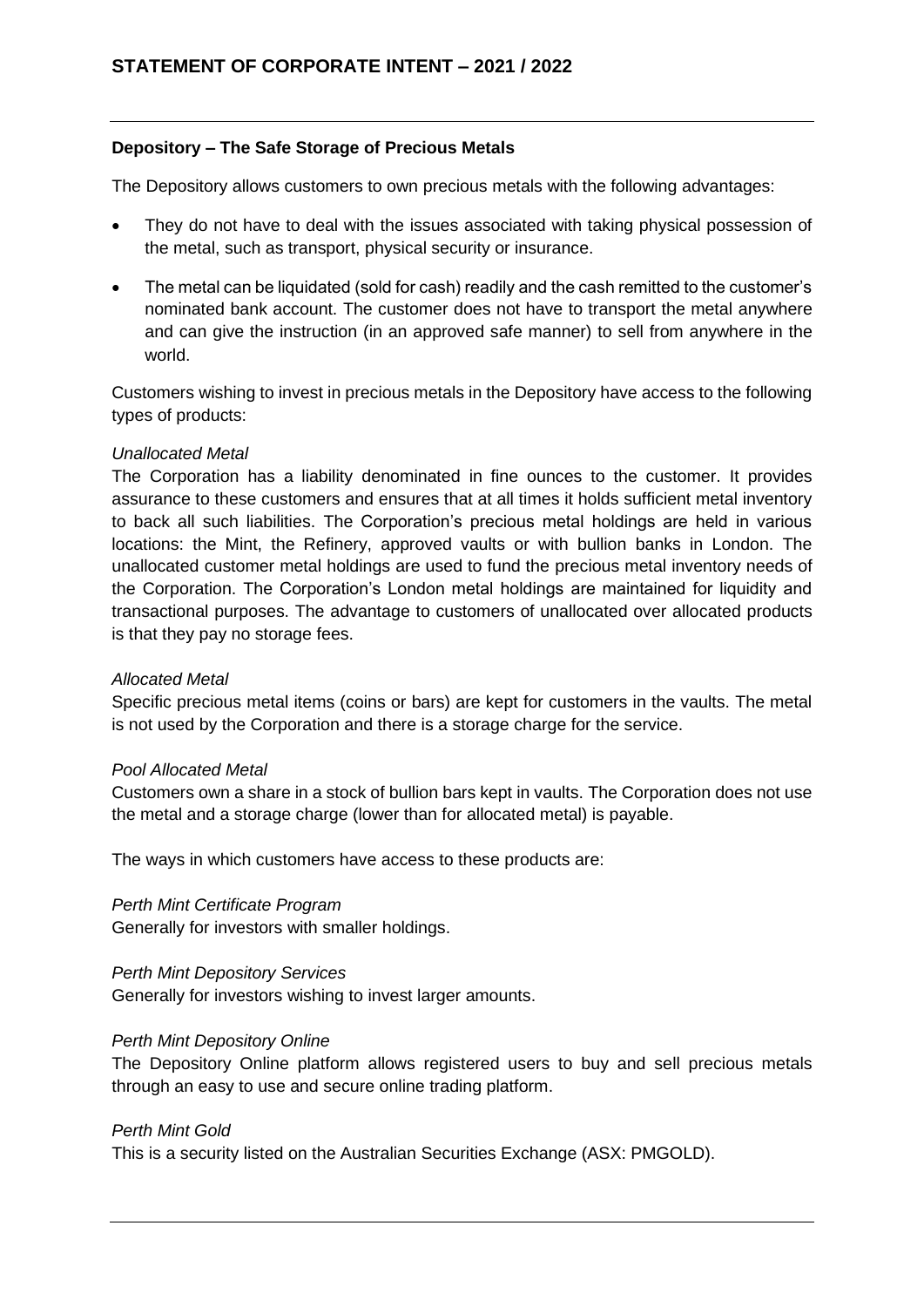#### *GoldPass*

The GoldPass app allows registered users to electronically buy and sell gold holdings, and to transfer those holdings to other approved users.

### *Perth Mint Gold Token (PMGT)*:

The Corporation has worked with leading precious metals digitisation company InfiniGold to launch gold tokens on a public blockchain. The Corporation's role is to store the gold backing the digital tokens which are marketed to individual and institutional investors.

### **The Shop & Exhibition**

The East Perth site is home to heritage buildings, erected when the Perth Branch of the (British) Royal Mint was founded in 1899. Located in Hay Street, East Perth, the site contains all the Corporation's operations, other than the Refinery. Office space has been increased over the years with the addition of new buildings. Part of the ground floor of the original building is taken up by the Shop and Exhibition.

The Shop sells not only the Corporation's own products (such as coins and bullion bars), but other Australian goods such as natural gold nuggets, south sea pearls, opals and pink diamonds.

The Exhibition is an award-winning tourist attraction with an array of displays telling the story of Western Australian gold. The highlights of any visit are the world record holding Australian Kangaroo One Tonne Gold Coin and the hourly gold pour in the historic melting house, in which 200 ounces of pure gold is melted and poured into a bar. Visitors can also view the coin minting process through security glass.

# <span id="page-5-0"></span>**3. OBJECTIVES**

The financial objectives of the Corporation are to:

- Earn a commercial return on capital.
- Meet its capital expenditure and other cashflow requirements from its own resources.
- Pay tax equivalent and a 75% dividend to Government.

According to the financial projections, the Corporation will achieve its financial objectives during the plan period. In accordance with Government policy, the Corporation will retain its forecast 2021-22 dividend payment of \$30.02 million to instead contribute to funding future infrastructure investment. The funds will be quarantined until the Government approves business cases for the strategic infrastructure requirements of Gold Corporation as part of future Budgets

Operational objectives are to:

• Continue the enhancement of safety, environmental and quality systems, and operate in a sustainable manner that acknowledges the Corporation's social and legal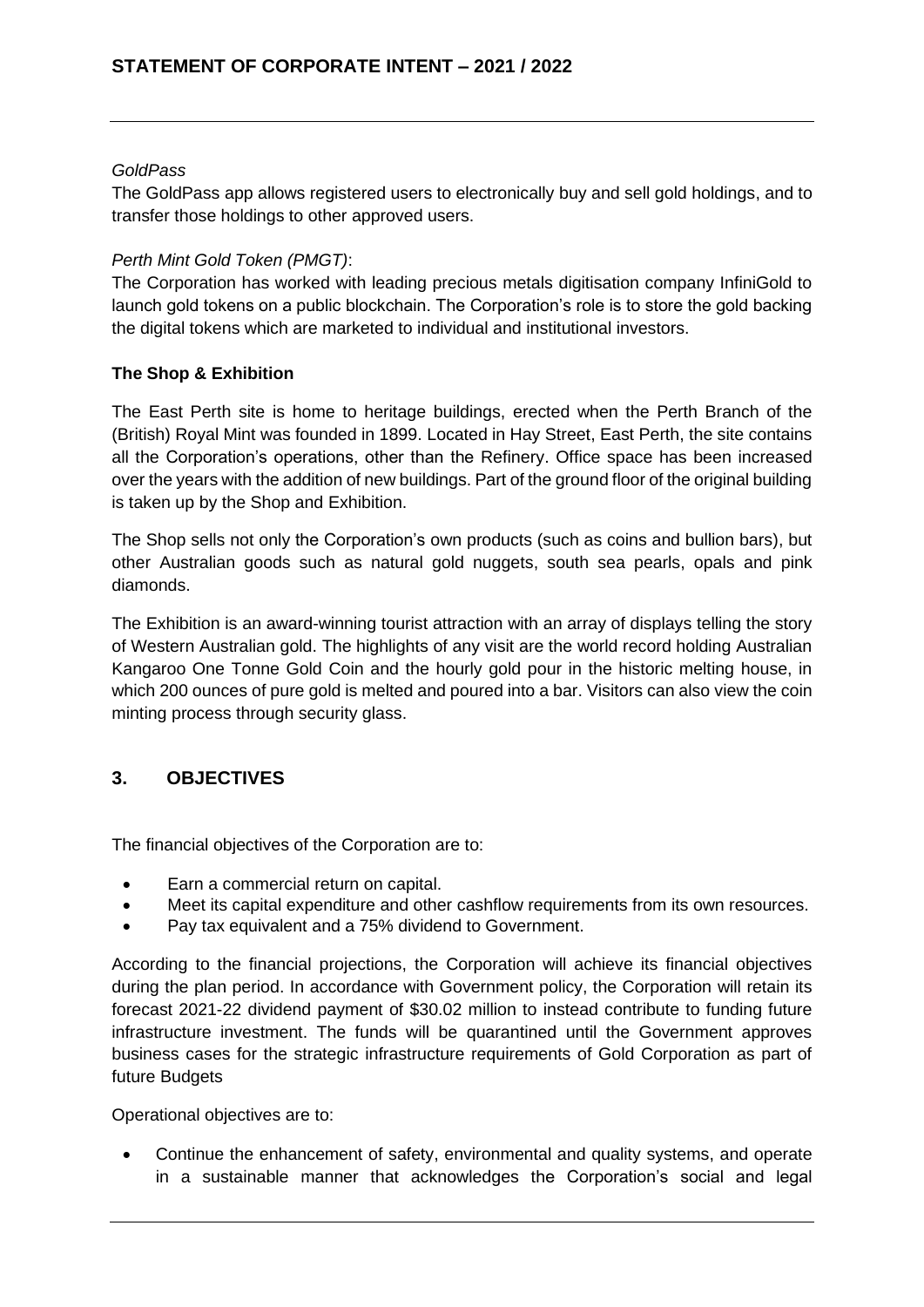obligations in accordance with established Environmental, Social and Governance protocols.

- Maintain gold and silver refining volumes, and levels of service to the precious metals industry.
- Increase bullion coin world market share.
- Continue developing the market for numismatic coins.
- Increase the Corporation's profile in the industry, both in Australia and overseas.
- Promote Western Australia's heritage and maintain The Perth Mint's position as a premier tourist destination.

# <span id="page-6-0"></span>**4. PRIORITIES FOR 2021/22**

- Continual improvements in the management of safety and the environment within the Corporation.
- Ensure the Corporation's commitment to sound sustainability principles is embedded in all its undertakings and decision-making processes.
- Maintain high levels of service to refining customers to retain their business in the face of competitive pressures.
- Increase distribution of precious metal bars and coins into target markets.
- Pursue institutional accounts and Depository Online business to increase the amount of metal held on deposit.
- Actively market all components of the Corporation's business to existing and target customers.

# <span id="page-6-1"></span>**5. CAPITAL INVESTMENT**

The cost of the Corporation's Capital Investment Program for 2021/22 is \$32.01 million. It covers the following:

- One-Future Program: the replacement of the Enterprise Resource Planning (ERP) system, which is Gold Corporation's core financial computer system, and the development of a front-end customer facing e-commerce platform are nearing completion. Growth in the business has resulted in current systems being at the limit of their performance, making them unsuitable for delivering the next stage of the strategic initiatives to increase profitability.
- Installation of a solar array at the Refinery to aid in minimising the environmental impact of the refining operations and securing the associated ongoing energy cost savings.
- An upgrade to the security systems to ensure the Corporation continues to have state of the art security arrangements in place. With approximately\$6b worth of precious metal on site, security upgrades are of critical importance to the organisation.
- The manufacturing operations are constrained due to the age of the current equipment. The addition of new manufacturing plant (such as continuous casters) will replace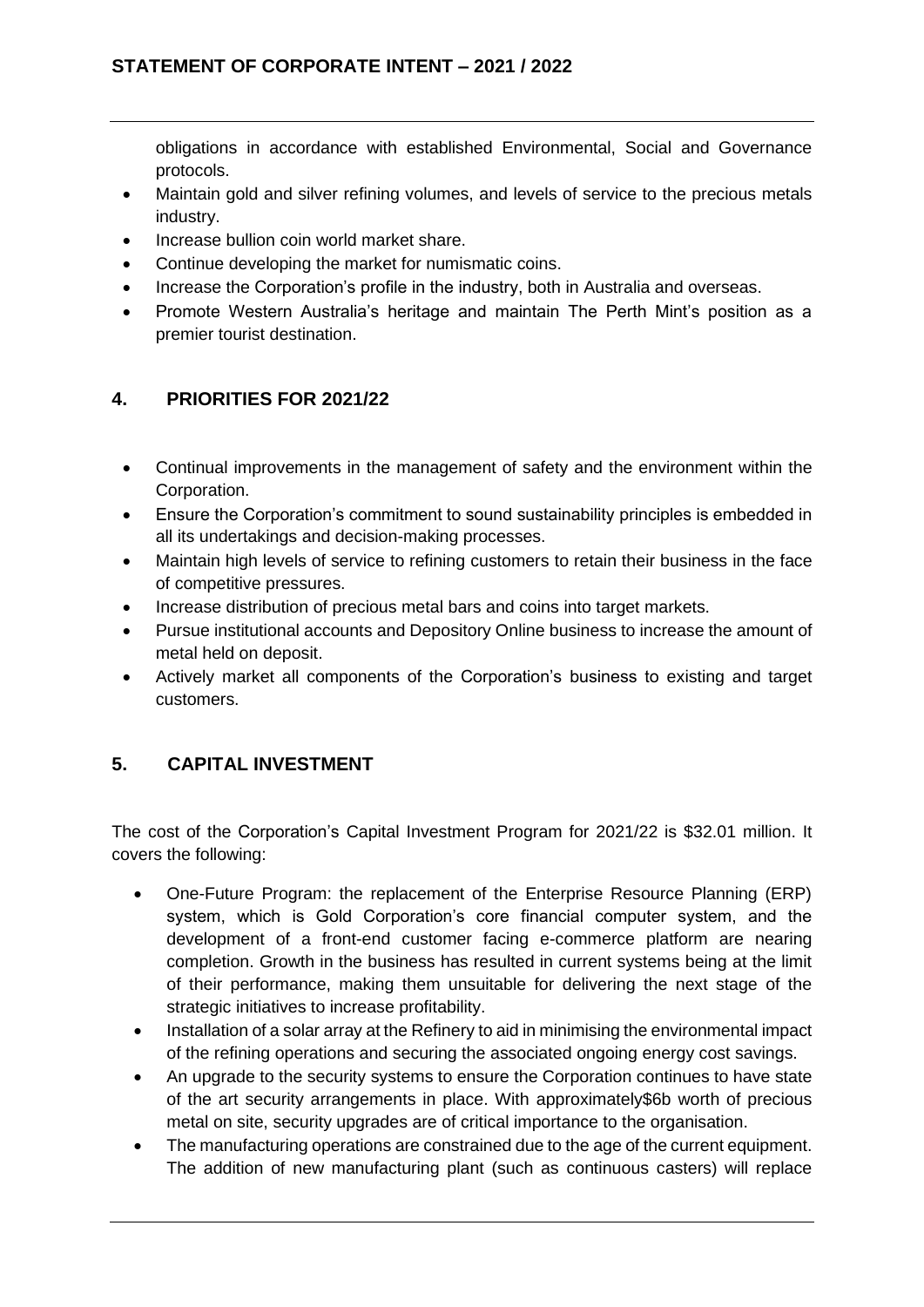equipment at the end of its economic life and increase the capacity of the manufacturing operations through the plan period.

- Ongoing uplift of existing business technology infrastructure and platforms in order to further improve security, reduce risks, facilitate automations and associated cost savings, centralise information and improve the customer experience.
- Routine capital expenditure in the Mint and Refinery is managed in terms of a rolling 10-year plan. This contains replacement of equipment due to wear and tear, technology upgrades, efficiency improvements, waste reduction, and safety and security enhancements.

## <span id="page-7-0"></span>**6. BUSINESS MANAGEMENT**

### **Dividend Policy**

Gold Corporation complies with the Government's Dividend Payout Ratio as determined by Government or any other dividend amount which may be determined.

#### **Borrowings**

The Corporation will not seek to borrow any funds from Western Australian Treasury Corporation and will fund its capital expenditure from operational cash flows.

#### **Accounting Policies**

The Corporation's financial statements for the year ended 30 June 2020 have been prepared in accordance with Australian equivalents to International Financial Reporting Standards (AIFRS), which comprise a Framework for the Preparation and Presentation of Financial Statements (the Framework) and Australian Accounting Standards (including the Australian Accounting Interpretations).

*The Financial Management Act 2006* and the Treasurer's Instructions are legislative provisions governing the preparation of financial statements and take precedence over the Accounting Standards, the Framework, Statements of Accounting Concepts and other authoritative pronouncements of the Australian Accounting Standards Board.

Details of the Corporation's significant accounting policies can be found in the Notes to the Financial Statements in the 2020 Annual Report. These policies did not change in the 2020- 21 financial year, nor are not expected to change in the 2021-22 financial year.

#### **Performance Reporting**

The Chairman and Board of Directors are appointed according to terms of Section 5 of the *Gold Corporation Act 1987*. One director is the Executive Director of the Infrastructure and Finance Business Unit in the Department of Treasury as an *ex officio* board member.

The Board receives monthly reports on the performance of the Corporation and more detailed reports are tabled at quarterly board meetings. A special meeting is held to approve the annual accounts and additional board meetings are held when necessary.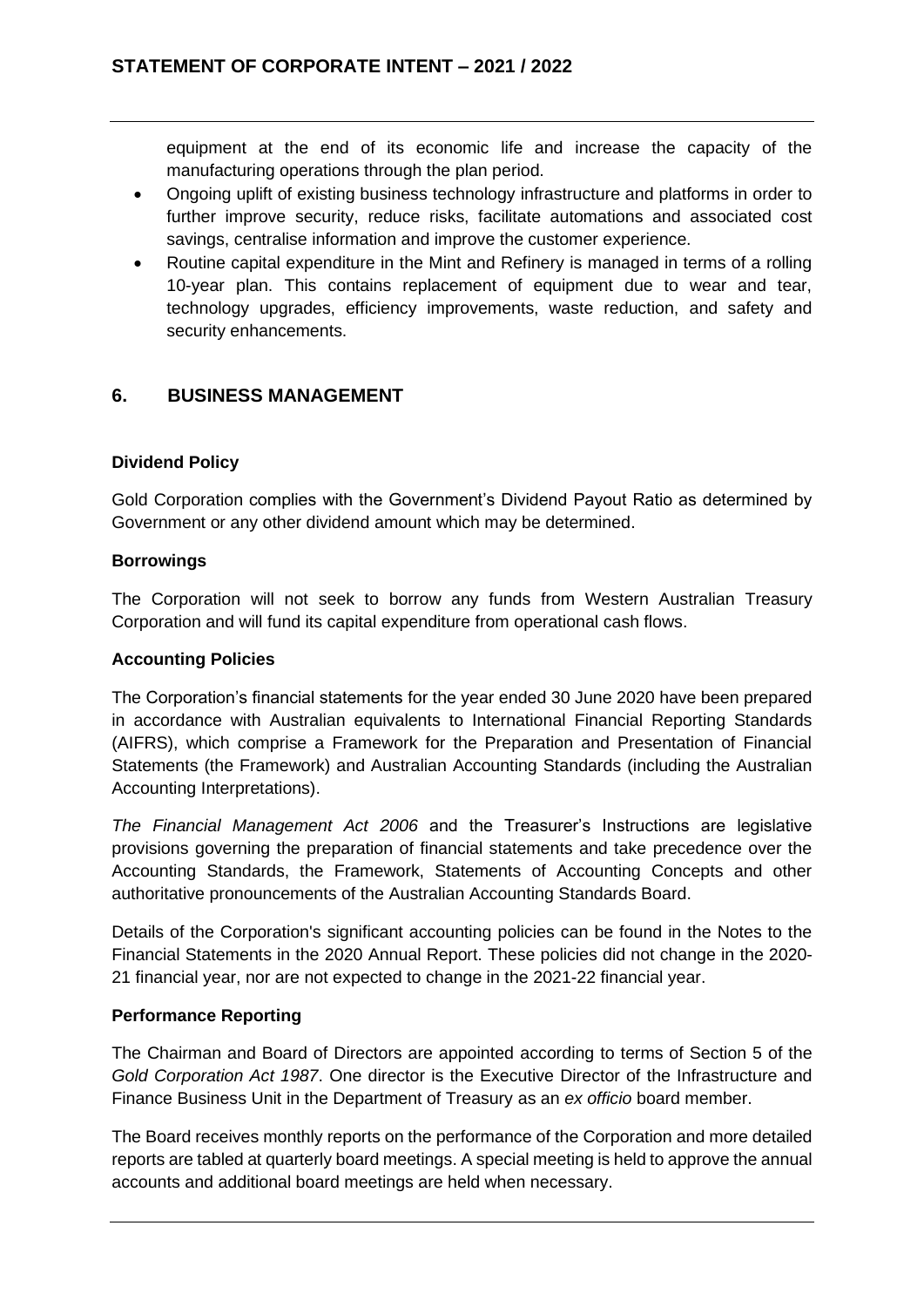The Board has established five committees – the Audit and Risk Management Committee, the Nominations and Remuneration Committee, the Treasury Committee, the Environment, Occupational Health and Safety Committee and the One-Future Committee. These meet regularly as appropriate.

Regular meetings are also held with the responsible Minister, or members of his or her staff, during which performance and other issues are discussed.

## **Annual Report**

The Corporation's website at www.perthmint.com promotes the organisation and its business. It also contains the annual report and other important documents. It is anticipated that the annual report for the plan year will have contents similar to the one currently on the website. Printed annual reports are submitted to the Minister and Department of Treasury, with the required number of copies being prepared for tabling in Parliament.

#### **Impact of COVID-19**

The Corporation has implemented a COVID-19 management plan to ensure the safety of its employees first and foremost, as well as to ensure business continuity amid the various difficulties presented by the virus.

## **RICHARD G HAYES**

**Chief Executive Officer**